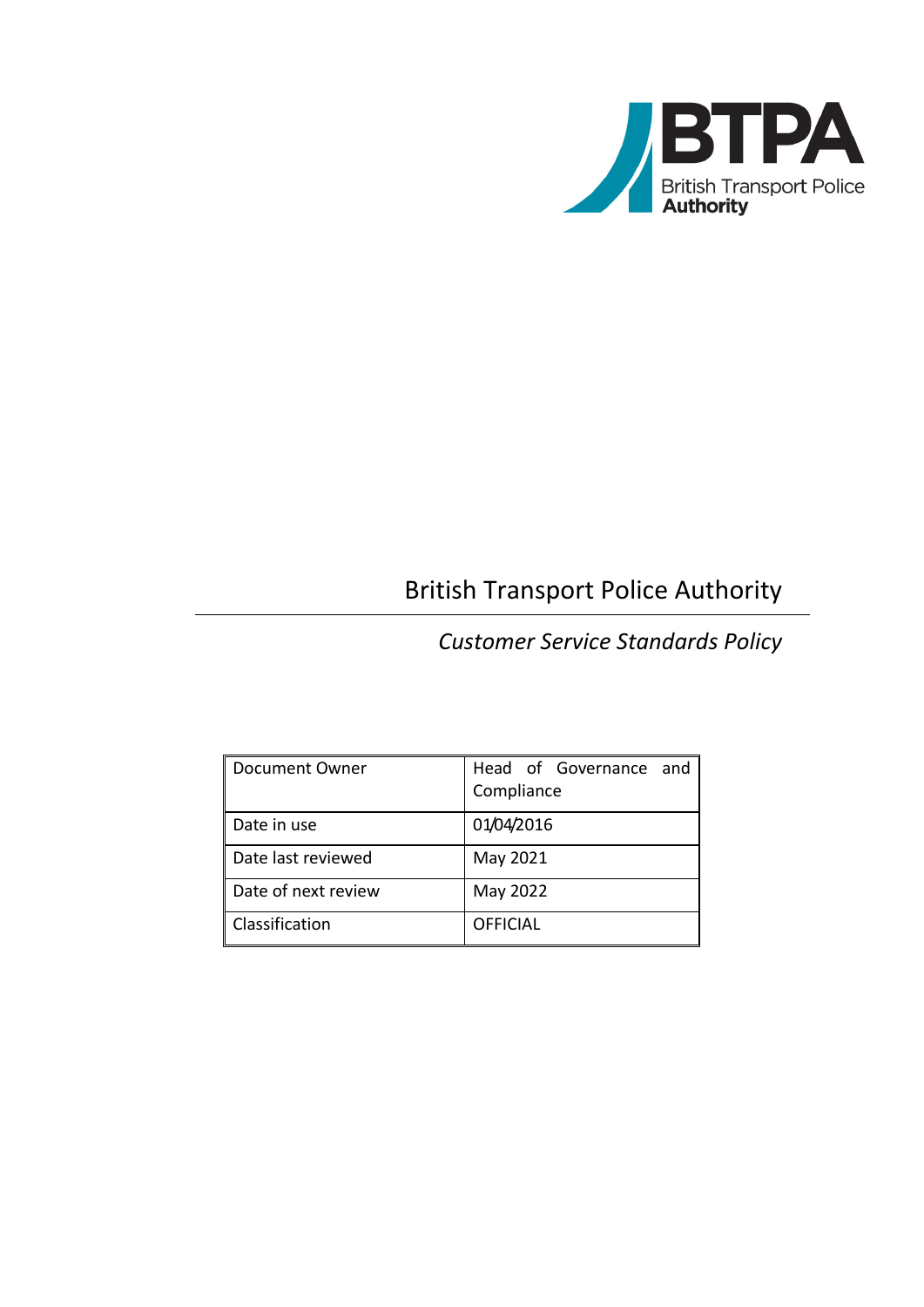- 1. Policy Statement and Purpose
- 1.1. The British Transport Police Authority ("the Authority) is committed to providing excellent customer service. The Authority will manage all customer contact in a way which is: ‐
	- Fair
	- Timely
	- Accurate, and
	- Accessible

This policy describes the minimum service standards which the Authority will apply when handling customer contact. It also seeks to promote consistency and proportionality to the delivery of services, to ensure that the Authority's resources are spent adequately and in adherence to its duties and responsibilities. The Authority is continuing with business as usual, however, due to the remote working arrangements in light of Covid‐19 there may be a delay in providing a full response to queries.

- 1.2. The method and timescales for handling certain matters are defined by specific legislation (e.g. Freedom of Information, Data Protection, Police Complaints, etc.). Any exceptions are noted in this policy.
	- 2. Definitions
- 2.1. Customer is defined as anyone who comes into contact with the Authority. This may be a member of the public, a private firm, an independent organisation or a public body.
- 2.2. Customer Contact is defined as any type of interaction with external individuals and bodies, which may be in the form of letters, emails, telephone calls and social media platforms.
	- 3. Responsibilities under the Policy
- 3.1. Managers and supervisors are expected to ensure their staff are always fully aware of the contents of this policy and to ensure compliance.
	- 4. Links to other Policies
- 4.1. This policy must be read in conjunction with: ‐
	- BTPA guidance for relationships with the Media
	- BTPA Member and Staff Complaints Policy
	- BTPA Senior Officer Complaints Policy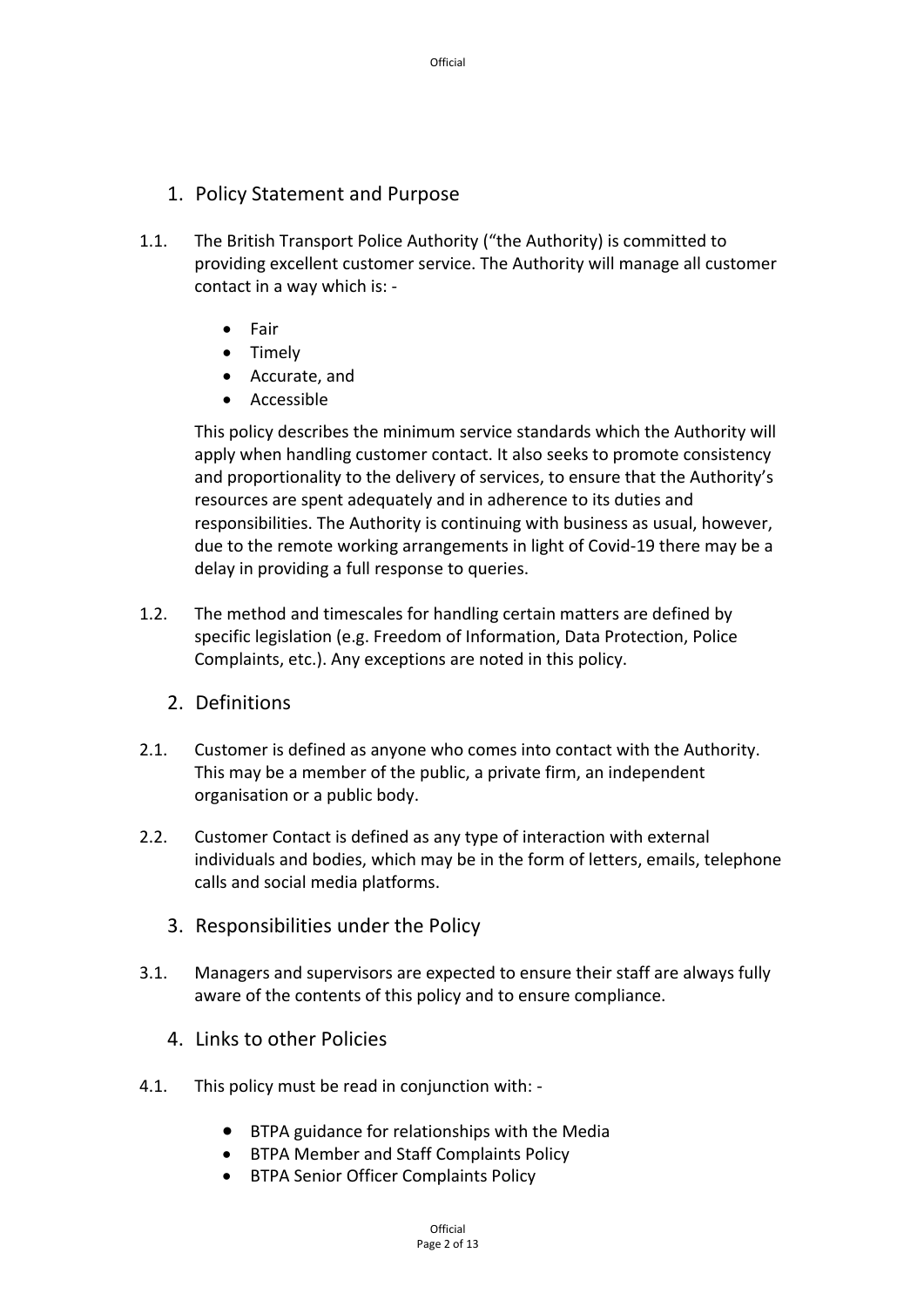- BTPA Publication Scheme
- BTPA FOI Publication Scheme and Data Protection Act Policies
- 5. Procedure for regular customer contact

### Letters by Post

5.1. The Authority's postal address is: ‐

Ivason House 8a London Bridge St London, SE1 9SG

5.2. All incoming and outgoing mail to the above address is logged.

Minimum standards

- We aim to acknowledge letters within ten working days and provide a substantive response within 20 working days of receipt.
- If additional information is required to compile a response, we will keep the sender informed of progress.
- Queries received by post will be dealt with by the most appropriate person. Consequently, replies to letters may come from persons other than those originally addressed.

#### Exceptions

- The Authority may not reply if it was previously specified that we would not be able to do so (e.g. in the case of consultation responses or job applications).
- The Authority may not reply if the letter was copied for information.
- The Authority will not reply to correspondence that is trying to sell or promote a product.
- The Authority will not reply to speculative job applications.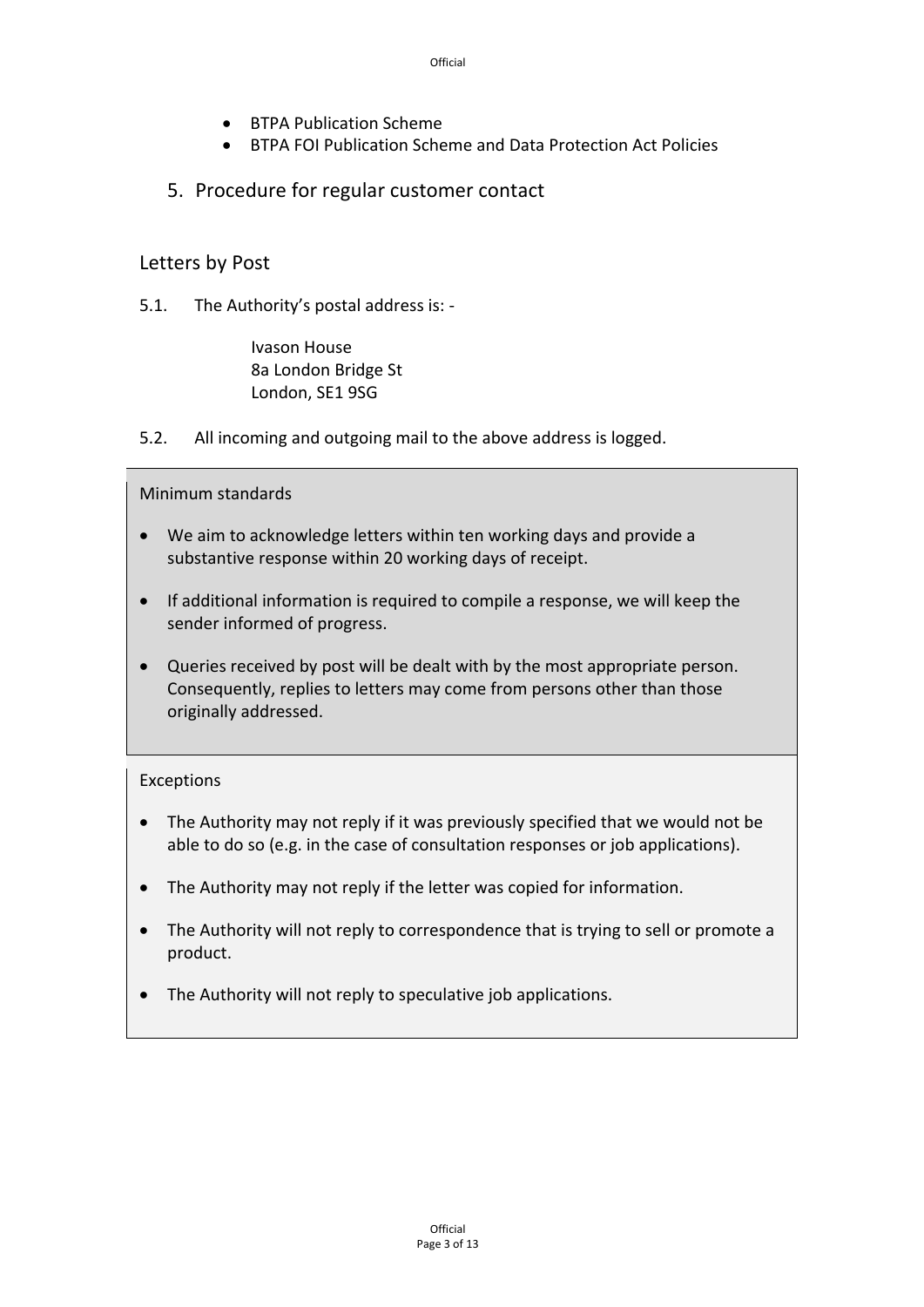# Emails

5.3. The Authority's main email address is: ‐

general.enquiries@btpa.police.uk

- 5.4. The general enquiries address is regularly monitored.
- 5.5. Emails containing generic queries but sent to staff email addresses will be dealt with in the same way as if they had been sent to the general enquiries address.

#### Minimum standards

- We aim to acknowledge all emails to the general enquiries inbox within 2 working days and provide a full response within 20 working days.
- Queries received by email will be dealt with by the most appropriate person. Consequently, replies to emails may come from individuals other than those originally addressed.
- An email may be forwarded to a relevant person to handle the query, in which case we will notify senders of whom it is being sent to. If the email contains sensitive personal information (as defined by the Data Protection Act) the sender's consent will be obtained before this takes place, unless one of the exceptions contemplated in the law applies.

# Exceptions

- The Authority may not reply if it was previously specified that we would not be able to do so (e.g. in the case of consultation responses or job applications).
- The Authority may not reply if the email was copied for information (cc) or blind copied (bcc).
- The Authority will not reply to emails that are trying to sell or promote a product.

# Telephone calls

- 5.6. Due to Covid restrictions the Authority's temporary number main telephone is 07900 392397
- 5.7. The Authority's office hours are 08.00 to 16.00, Monday to Friday. The offices are closed on bank holidays for England.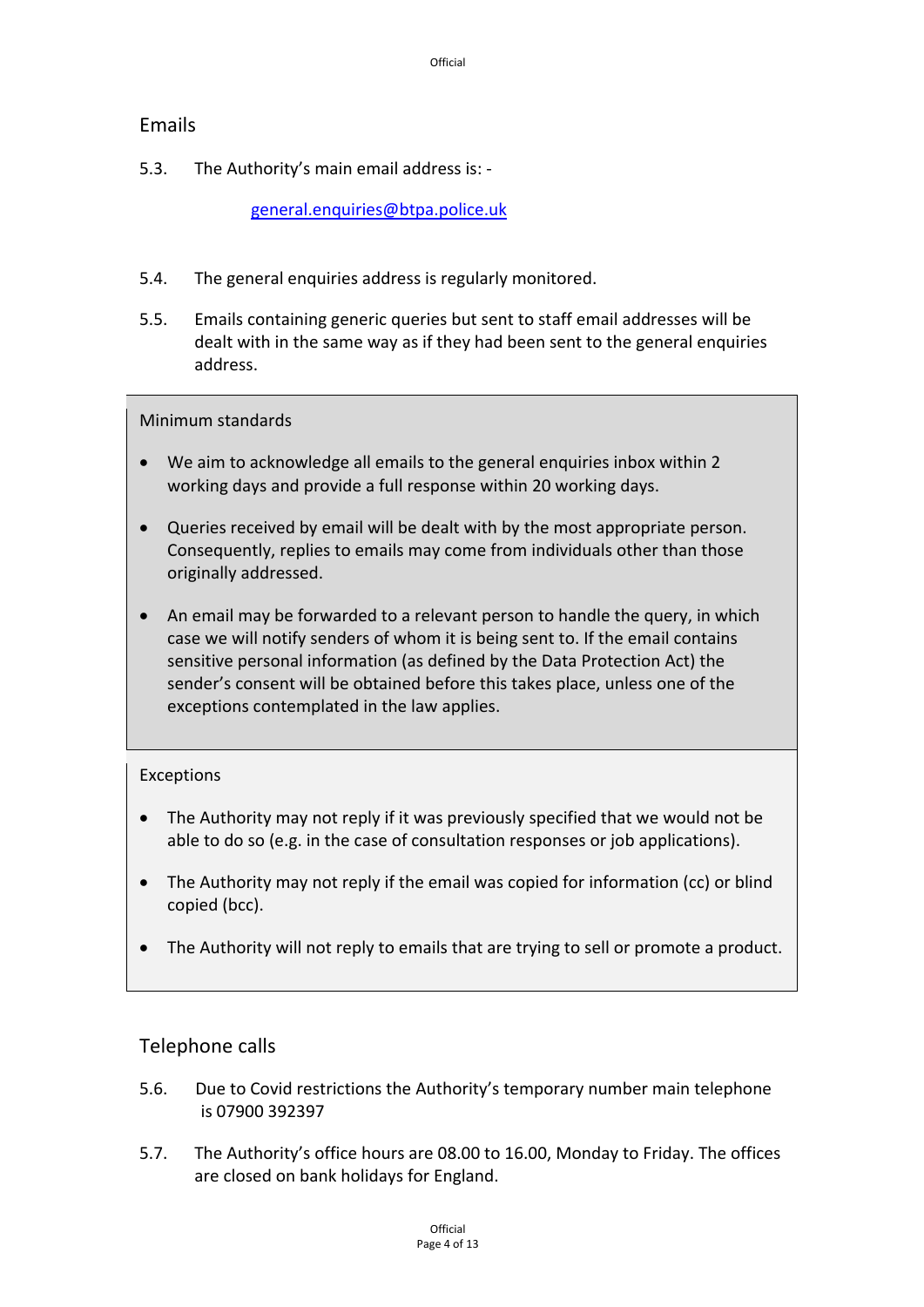Minimum standards

- Within office hours, we aim to answer phone calls within six rings.
- Outside office hours, and on occasions when nobody is available to take the call, messages can be left on the office mobile. We aim to call back those leaving a message as soon as possible, however, due to the remote working arrangements in light of Covid‐19 there may be a delay in providing a full response to queries.
- Calls will be handled by the person who is deemed most suitable to answer a query. Authority staff will have discretion to decline transferring a call if this is not deemed appropriate or necessary.
- Authority staff will deal with telephone queries to the best of their ability and will attempt to provide a resolution on first contact. Authority staff may need to seek clarification on issues raised and callers should expect questions as to the reason for the query or intended use of the information provided. For security reasons, staff may require identity and fact verification to progress a query.

#### Exceptions

- The Authority asks that complex or detailed queries be put in writing, as with Freedom of Information requests (which, in law, must be in writing).
- The Authority asks that all invitations to events be put in writing.
- Complaints against senior officers of the BTP may be taken by phone, although if complex and detailed matters are involved, the Authority may request that these be submitted in writing.

# Social Media

- 5.8. The Authority's official Twitter account is @BTPAuthority and has a presence on LinkedIn
- 5.9. The Twitter account and LinkedIn page are monitored during office hours: 08.00– 16.00, Monday to Friday, excluding bank holidays for England. Occasionally the Authority may cover events outside of these hours live on Twitter.

#### Minimum standards

The Authority welcomes feedback and ideas from all LinkedIn and Twitter users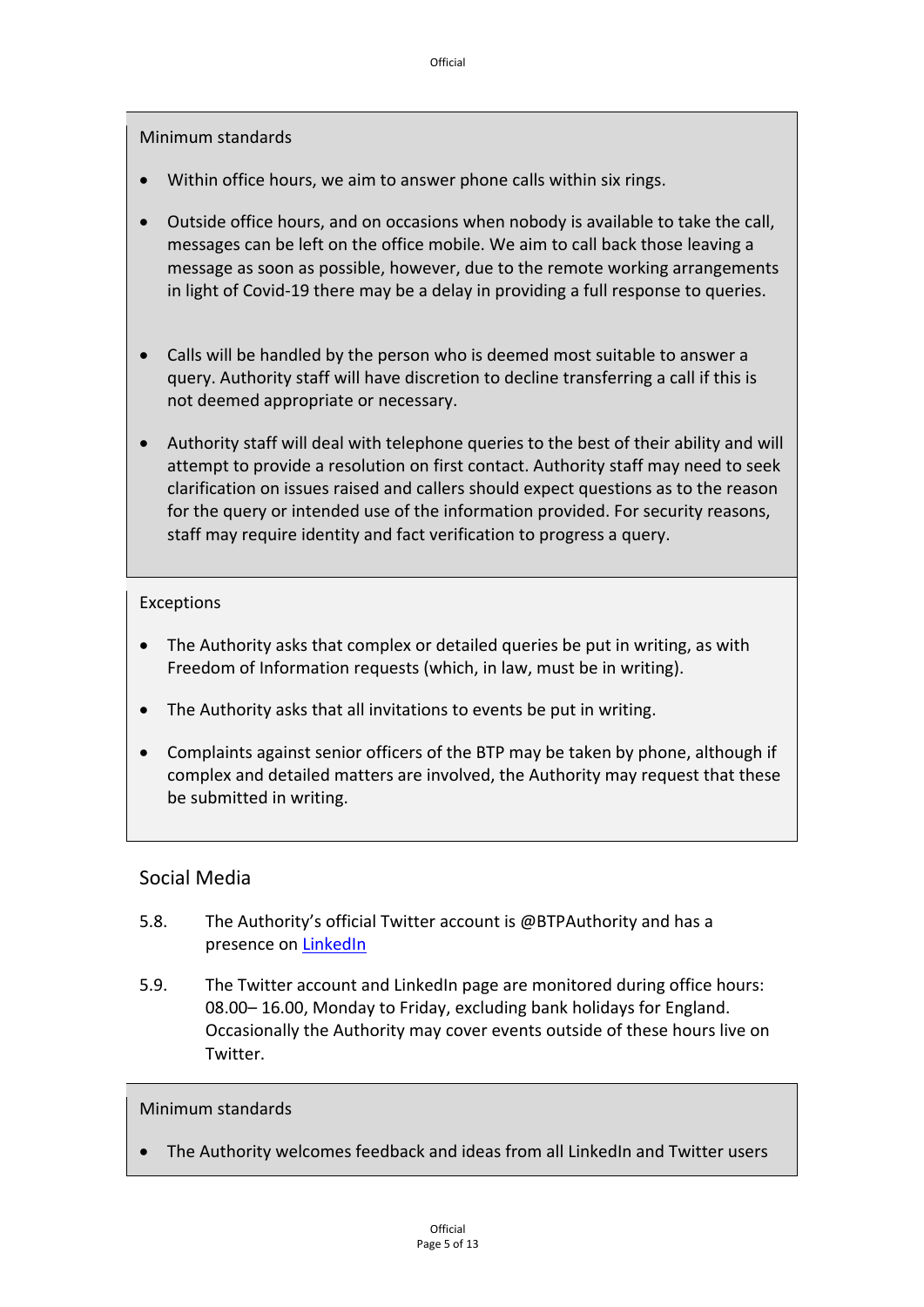and followers. However, the Authority may not be able to reply individually to all tweets or comments.

- Reports of incidents may be retweeted to the BTP's Twitter account @BTP\_UKBT if it is deemed appropriate.
- If a Twitter user follows @BTPAuthority, the Authority will not automatically follow back. This also applies to BTPA's LinkedIn page. Being followed by @BTPAuthority or by BTPA on LinkedIn does not imply endorsement of any kind.
- If the Authority agrees to direct message with a user, the Authority will follow the user's profile but may unfollow it afterwards. The Authority may request users to provide an email address to give a full response outside of Twitter character limits or LinkedIn Direct Messaging specifications.

#### Visits

- 5.10. Due to heightened security measures, the Authority does not receive unannounced visitors to its offices at Ivason House (London Bridge).
- 5.11. Members of the public are welcome to attend the public part of any meeting (including virtually) of the Authority, although those wishing to attend are asked to inform the Authority at least 24 hours before the meeting. This is to allow it to make appropriate security and accessibility arrangements. Members of the public attending meetings are not able to address the Authority during proceedings.
- 5.12. Authority staff may ask visitors to produce a form of ID (Passport, Driving Licence or Staff ID) before they can be seen. All visitors will be asked to sign in.
- 5.13. Any person wishing to personally speak with a member of staff is able to request an appointment by contacting the Authority in advance. The process for submitting a question is explained in the Authority's Code of Governance.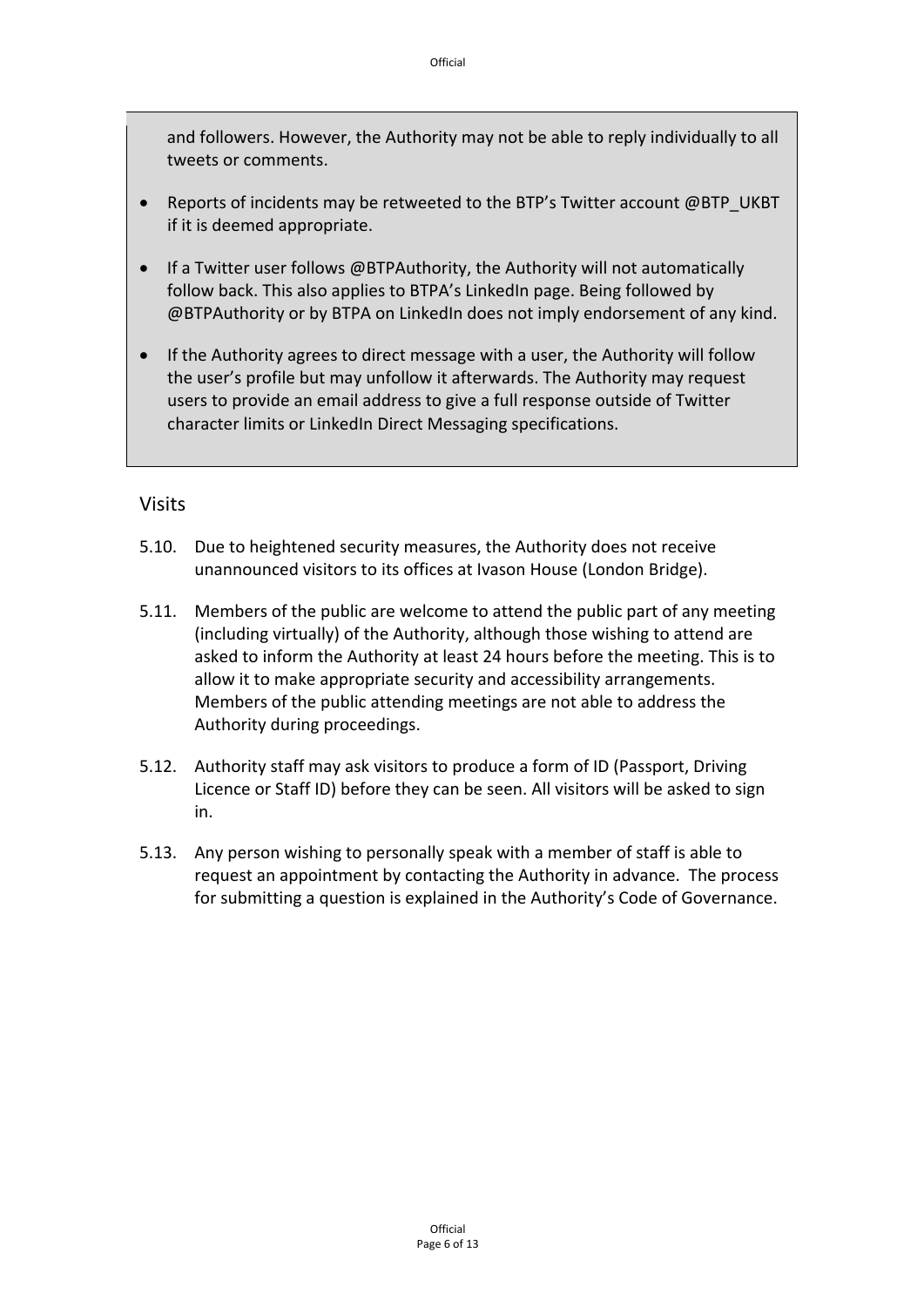6. Accessibility

Alternative formats

6.1. In line with its publication scheme, the Authority will make available information in Large Print and Braille, where possible. However, there may be a slight delay while the information requested is being prepared in the alternative format. Wherever possible the Authority will advise the customer of the likely length of any delay at the time of responding to the initial request.

Welsh Language

- 6.2. A new set of Welsh Language Standards introduced in 2014 imposed duties on public bodies that operate in Wales.
- 6.3. The Authority made the following commitments to deliver services in the Welsh language, in accordance with specific standards set by Welsh legislation. These remain extant but are under review.

Minimum standards for the provision of services Welsh Language

- When correspondence from a person in Welsh is received, the Authority will reply in Welsh unless the person has indicated that there is no need to reply in Welsh (Standard 1)
- When the Authority has invited a person to a meeting, and that persons wishes to speak Welsh, the Authority will arrange for a simultaneous translation service from Welsh to English to be available (unless it is possible to conduct the meeting without the assistance of translation services). (Standard 24A)
- When the Authority produces documents for public use in Wales, they must be available in Welsh. (Standard 36)
- Any brochure, leaflet, pamphlet or card to provide information for public use in Wales, will be available in Welsh. (Standard 43)
- Policies, strategies, plans, guidelines, codes of practice, consultation papers relating to Wales, will be available in Welsh (Standard 44)
- Other documents which concern activities in Wales will be available in Welsh (Standard 47)
- Bilingual documents will not treat Welsh text less favourably than English text. (Standard 46)
- The English version of Bilingual documents will indicate that a Welsh language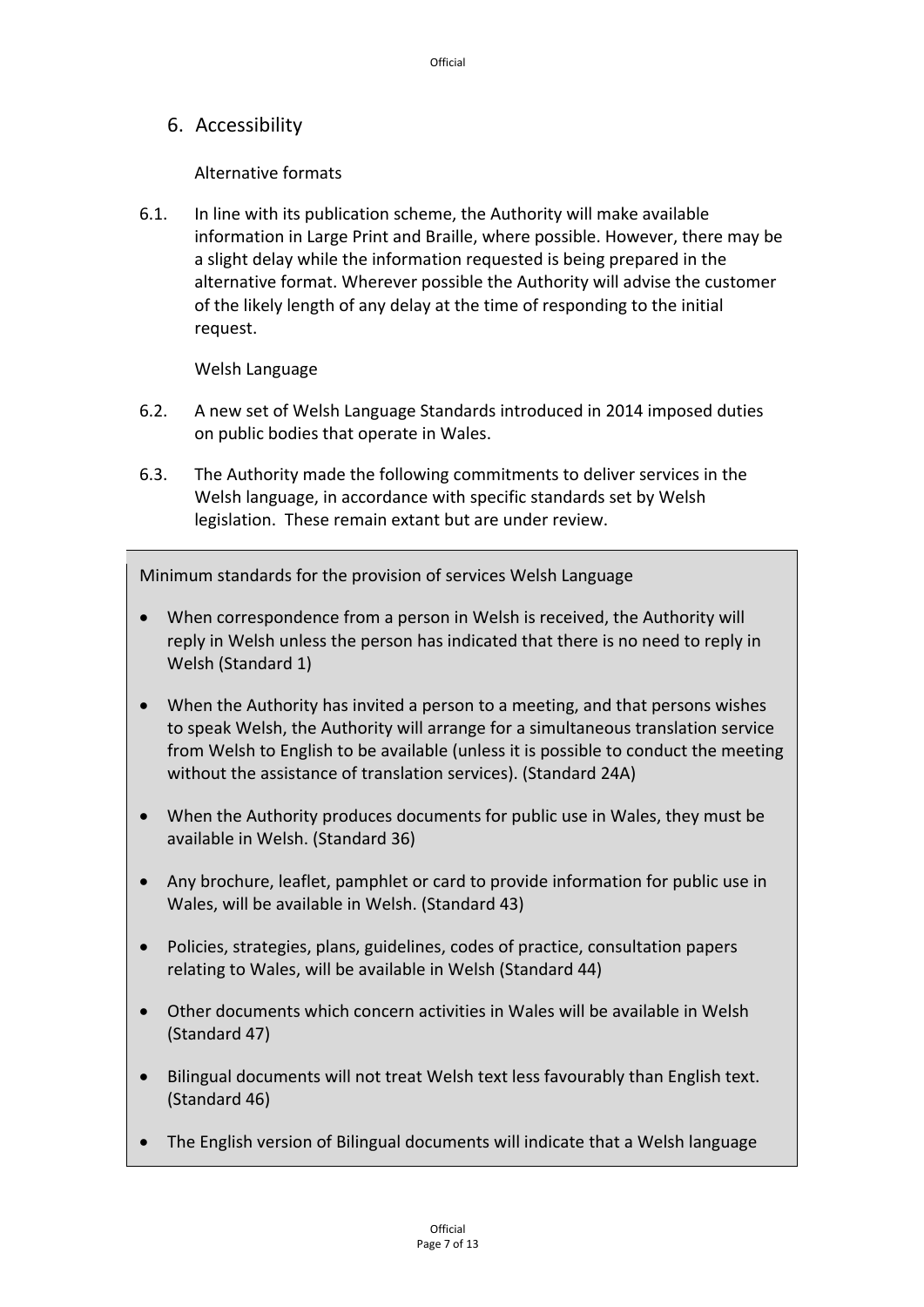version is available (Standard 49)

- The homepage of the Authority's website will be available in Welsh (Standard 53)
- The Authority will have a Welsh corporate identity (Standard 81)

### Other Languages

- 6.4. The Authority will consider requests to provide information and services in languages other than English and Welsh and will attempt to assist in every way possible subject to the availability of resources.
	- 7. Exceptions to the Policy

### Media Enquiries

- 7.1. Contact by journalists and researchers from print or broadcast media outlets should be directed to the Stakeholder Engagement and Communications Manager, who will handle the enquiry. All enquiries are logged.
- 7.2. Depending on the nature of the enquiry, the Authority will aim to respond within the deadline stipulated by the inquirer or within 3 hours. Outside office hours, and on occasions when nobody is available to handle the matter, an enquiry may be directed to BTP's Media Relations team.
- 7.3. Due to the limited resources at the Authority, support is not normally offered to trainee and student journalists.

### Requests under the Freedom of Information Act and Data Protection Act (Subject Access Requests)

7.4. Requests made under the FOI Act and DPA will be handled in accordance with the relevant legislation and existing BTPA policies.

#### Complaints against senior officers of the British Transport Police

7.5. Complaints which fall under the scope of the Police Reform Act 2002 will be handled in accordance with the relevant BTPA policy, legislation and IOPC Statutory Guidance.

# Complaints against Members or Staff of the Authority

7.6. Complaints against serving Members and existing employees of the Authority will be handled in accordance with the BTPA Member and Staff Complaints Policy.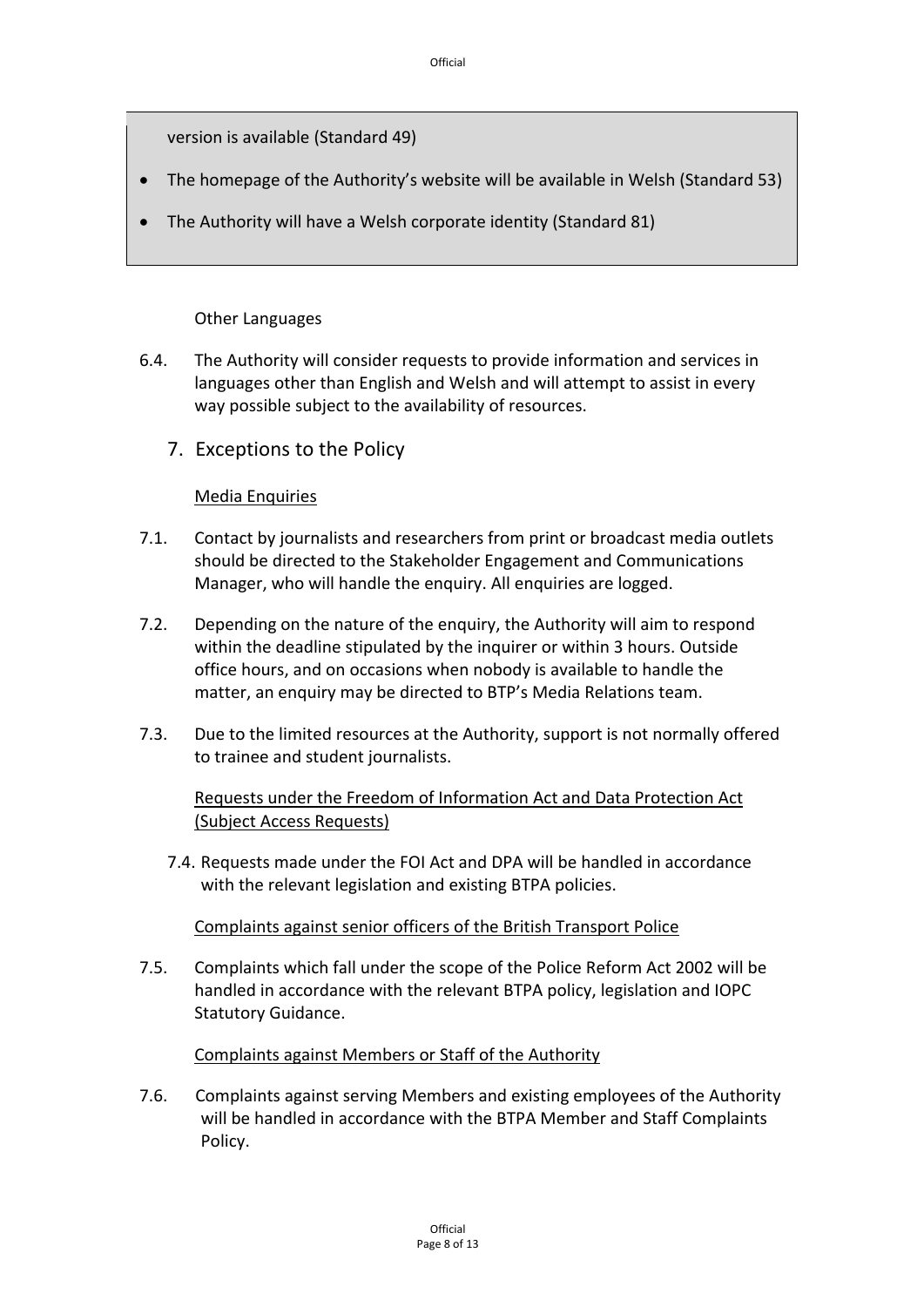- 8. Managing unreasonable customer contact
- 8.1. There are occasions when contact with a small minority of customers will need to be managed in accordance with different procedures from the ones described above. These procedures seek to limit the negative impact which unreasonable behaviour may have on the Authority's operations, its resources, and the wellbeing of its staff.
- 8.2. The Authority recognises that some customer contact will arise from unsatisfactory, even frustrating situations. However, there can be no justification for aggressive or disruptive behaviour, or for deliberately abusing the functions of the Authority. A description of the scenarios which will lead to the use of these procedures is provided below. The Authority Chief Executive may determine additional scenarios which would warrant the use of these procedures.

A. Aggressive, hostile or disruptive behaviour

- 8.3. Behaviour which include the following is considered aggressive, hostile or abusive, and will not be tolerated in any circumstance: ‐
	- The use of foul language deliberately to insult or cause offence
	- Threats of physical violence, bullying or harassment
	- Making use of communication with an intent to irritate or disrupt (e.g. making calls in quick succession, sending a high volume of emails, etc.)
- 8.4. The Authority will limit or refuse customer contact fitting these criteria. The Authority may also assess whether to report any incident to the police, and this might be done without warning given to the customer.
	- B. Discriminatory, oppressive or unlawful behaviour
- 8.5. The Authority will limit or refuse customer contact: ‐
	- If the content of communication is derogatory or discriminatory against any race, background, faith, gender, age, disability or sexual orientation.
	- If the content of communication is clearly malicious or oppressive, i.e. if it targets individuals due to their history, profession, interests, political affiliation, etc. with an intention to cause wrongful treatment.
	- If the content of communication contains unlawful material or conceals, promotes or condones criminal activity.
	- If the communications seek to exert any form of undue influence, either through bribery, blackmail or intimidation.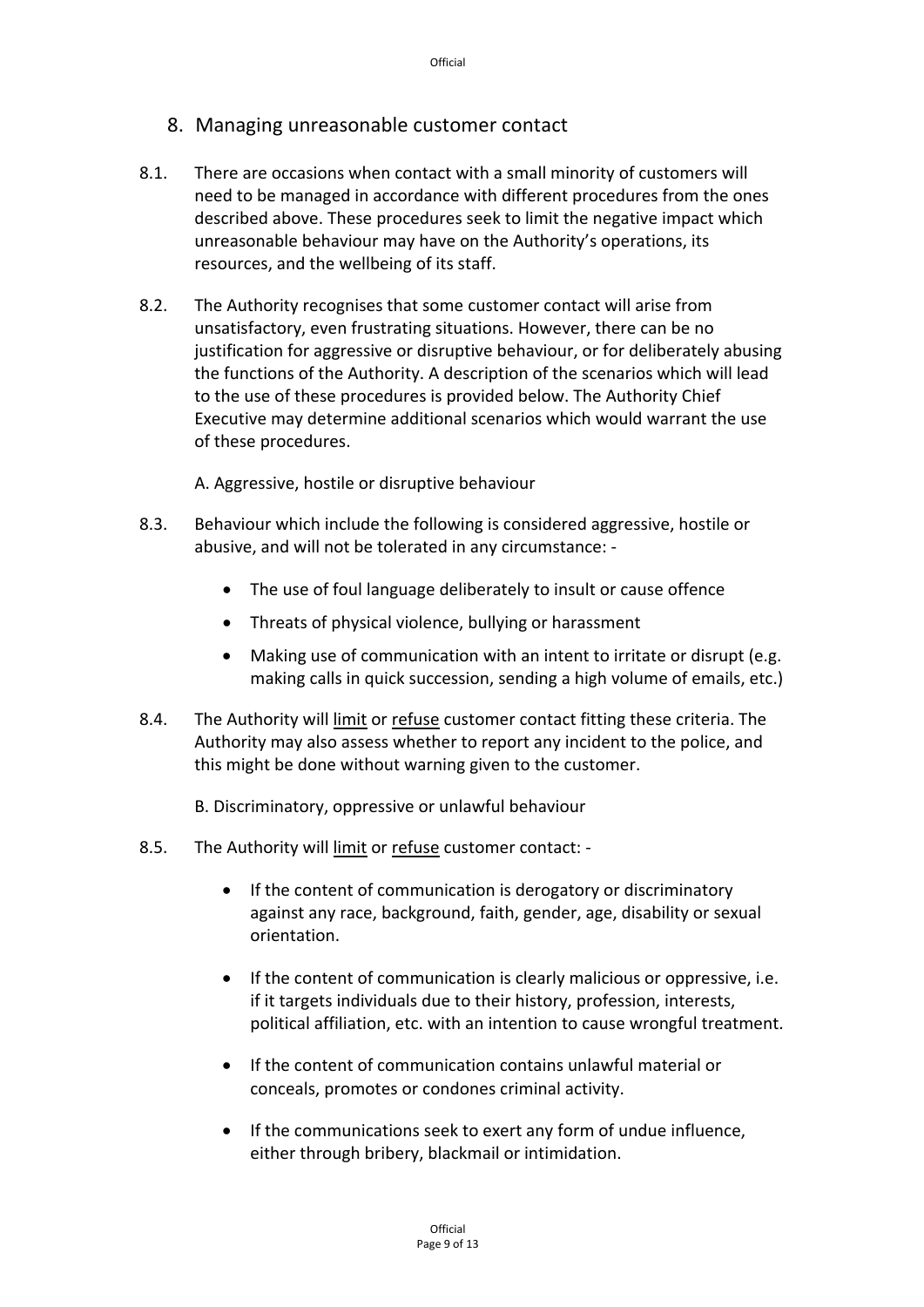8.6. The Authority may also assess whether to report any correspondence to the police, and this might be done without warning being given to the customer.

C. Manipulation and misuse of the Authority's resources

- 8.7. The Authority may limit or refuse customer contact which places excessive demands on the time and resources of staff. Examples of these may include: ‐
	- If a customer makes unreasonable demands about timescales and volume of information.
	- If a customer makes unreasonable and unjustified demands about the way in which customer contact should be maintained.
	- If a customer demands excessive time and attention to be diverted to an issue which is regarded as frivolous or is not an Authority function.
	- If a customer is suspected of deliberately manipulating Authority services for personal benefit. This may include requests for information and advice in pursuit of commercial interests or personal legal matters.
	- If a customer is suspected of misusing Authority processes to progress disputes where other courses of action are available. Where possible, the Authority would advise customers about how to access other services.
	- If a customer insists that a query should be progressed in a way which is incompatible with procedures or good practice.

D. Persistent customer contact

- 8.8. If the Authority is satisfied that all reasonable avenues are being (or have been) exhausted to deal with a customer's query, the Authority may limit or discontinue customer contact: ‐
	- If the customer is refusing to accept a decision made on a case and is seeking a review by way of repetitive contact with one or several members of the Authority's staff.
	- If the customer is refusing to accept an outcome and **deliberately alters facts, statements and grounds for the dispute, or introduces trivial new information** in an attempt to revive the dispute.
	- If the customer is refusing to accept that an issue is not within the remit of the Authority.
	- E. Vexatious, fanciful and falsified communication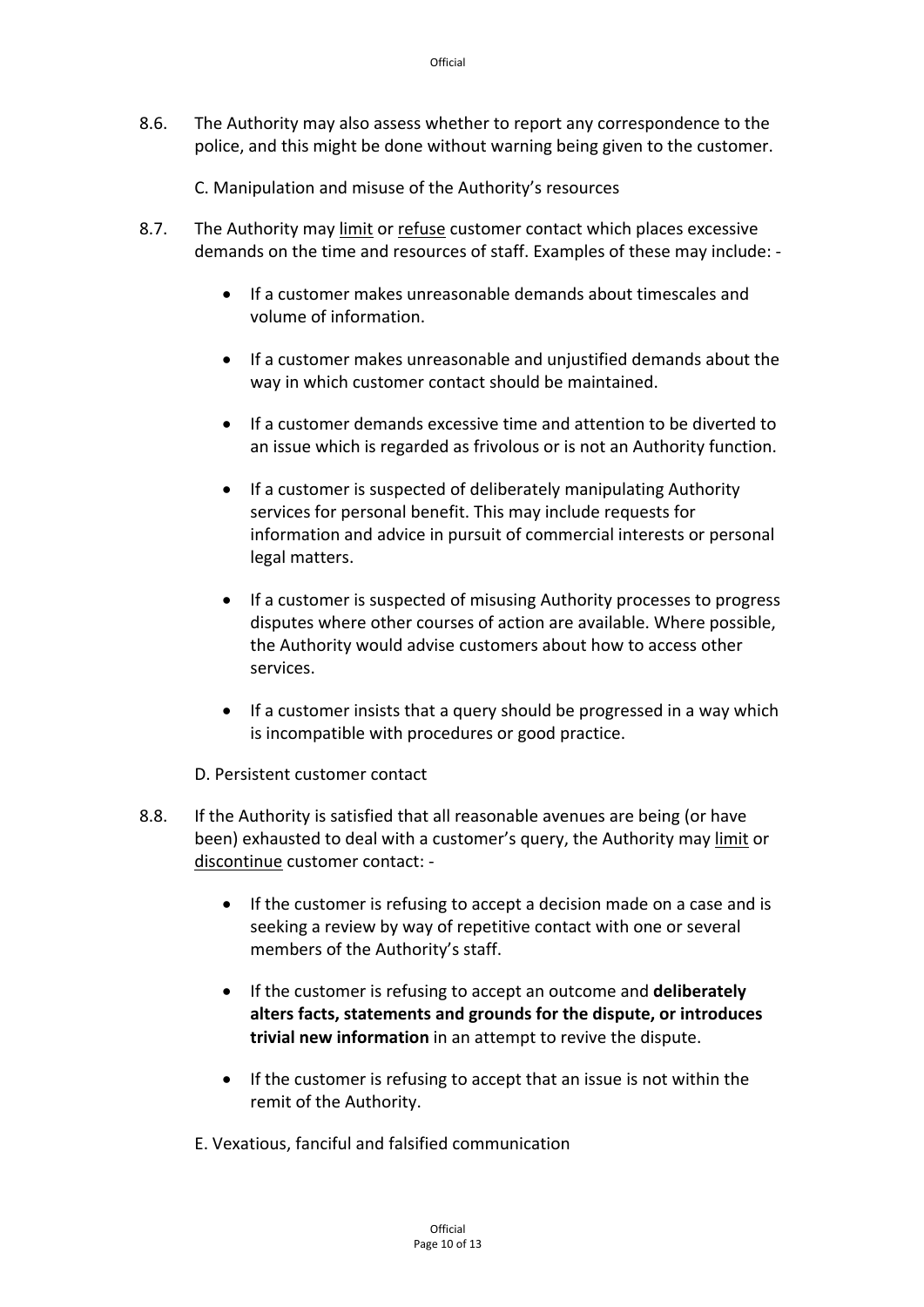- 8.9. The Authority may limit or refuse customer contact: ‐
	- If the content of communication is unintelligible or has no meaning.
	- If the customer has not provided details to allow a reply or is refusing to cooperate in solving the query.
	- If the customer is contacting the Authority with an obvious intent to vex, annoy, embarrass or cause unnecessary worry.
	- If the content of communication is fanciful, i.e. if no reasonable person can lend credence to it. (However, an 'improbable' scenario will not automatically be considered fanciful.)

### Procedure

- 8.10. The decision to manage customer contact under these procedures will be taken in the most serious of cases, and only after consideration of: ‐
	- the impact which continuing to engage with the customer is having on the day‐to‐day business of the Authority, and on the service which it must provide to other customers; and
	- the impact which any restricted access the Authority's services will have on the customer.
- 8.11. The Authority will also consider whether the inappropriate behaviour of a customer has arisen due to circumstances which could be considered exceptional, such as: ‐
	- acting out of character at a time of stress, anxiety, or distress
	- a health condition which makes effective communication difficult
	- the use of prescription drugs which cause similar effects
	- a learning difficulty which hinders positive formal social communication.
- 8.12. The decision to instigate these procedures will ultimately be taken if one of scenarios in the sections  $A - E$  is met, and the Authority Chief Executive is satisfied that no exceptions apply.

Unreasonable customer contact procedure – written correspondence

The customer will be notified in writing (or an alternative accessible format) that their behaviour is deemed unacceptable and that, because of this, the Authority has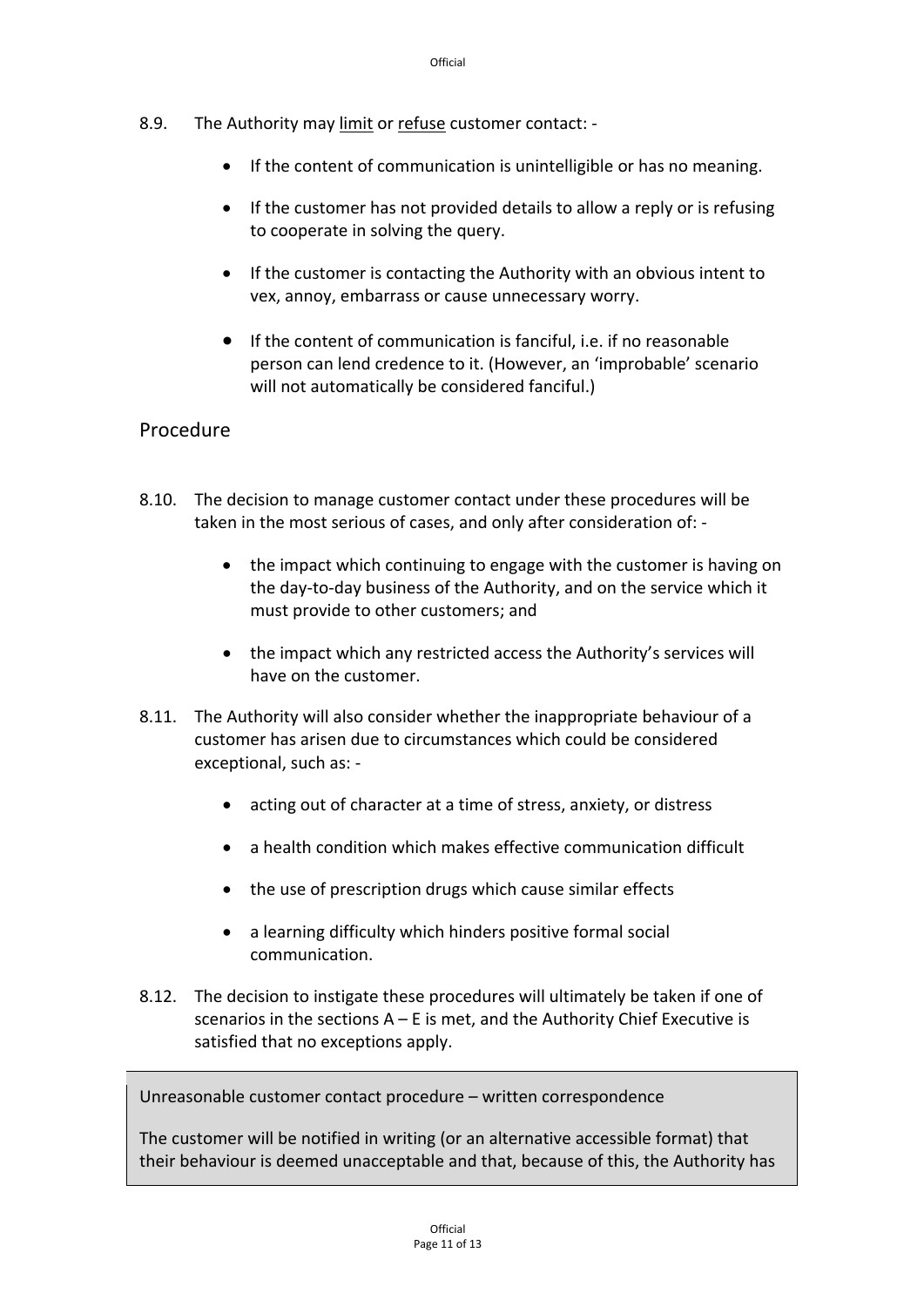made a decision to manage their contact with them using special procedures.

Mechanisms for managing customer contact in this case will include: ‐

- 1. Restricting contact to one particular method of communication which, by default, will be by post.
- 2. Restricting contact to one named officer, and that all communication received by others will be automatically transferred.
- 3. Informing the customer that further incoming correspondence will be read and filed but that a response will only be sent once a matter has reached an outcome.
- 4. Informing the customer will not have an opportunity to continue to engage over a specific matter after a certain point (e.g. once an outcome has been reached).
- 5. In extreme cases, such as the scenarios in sections A and B (aggressive and discriminatory behaviour), informing the customer that all communication will be refused.

Unreasonable customer contact procedure – telephone calls

Wherever possible, all contact with customers under these special procedures will be done in writing. However, if the only method of communication is by phone, the mechanisms for managing the contact may include: ‐

- 1. Restricting contact to one named officer and advising the customer that phone calls received by others will be automatically transferred.
- 2. Restricting telephone conversations to specific days and times of the week, and placing time limits (e.g. 15 minutes maximum)
- 3. Recording or ensuring that a second member of staff is monitoring the call for fact verification.
- 4. In extreme cases, such as the scenarios in sections A and B (aggressive and discriminatory behaviour), informing the customer that all communication will be refused. In case of disruptive use of phone calls, staff will answer the call but not engage the customer and instead a read a specific message before terminating the call, e.g.

*"You have already been provided with advice and all avenues have now been exhausted to assist you. It is not reasonable or necessary for us to continue to speak with you about this. I will*